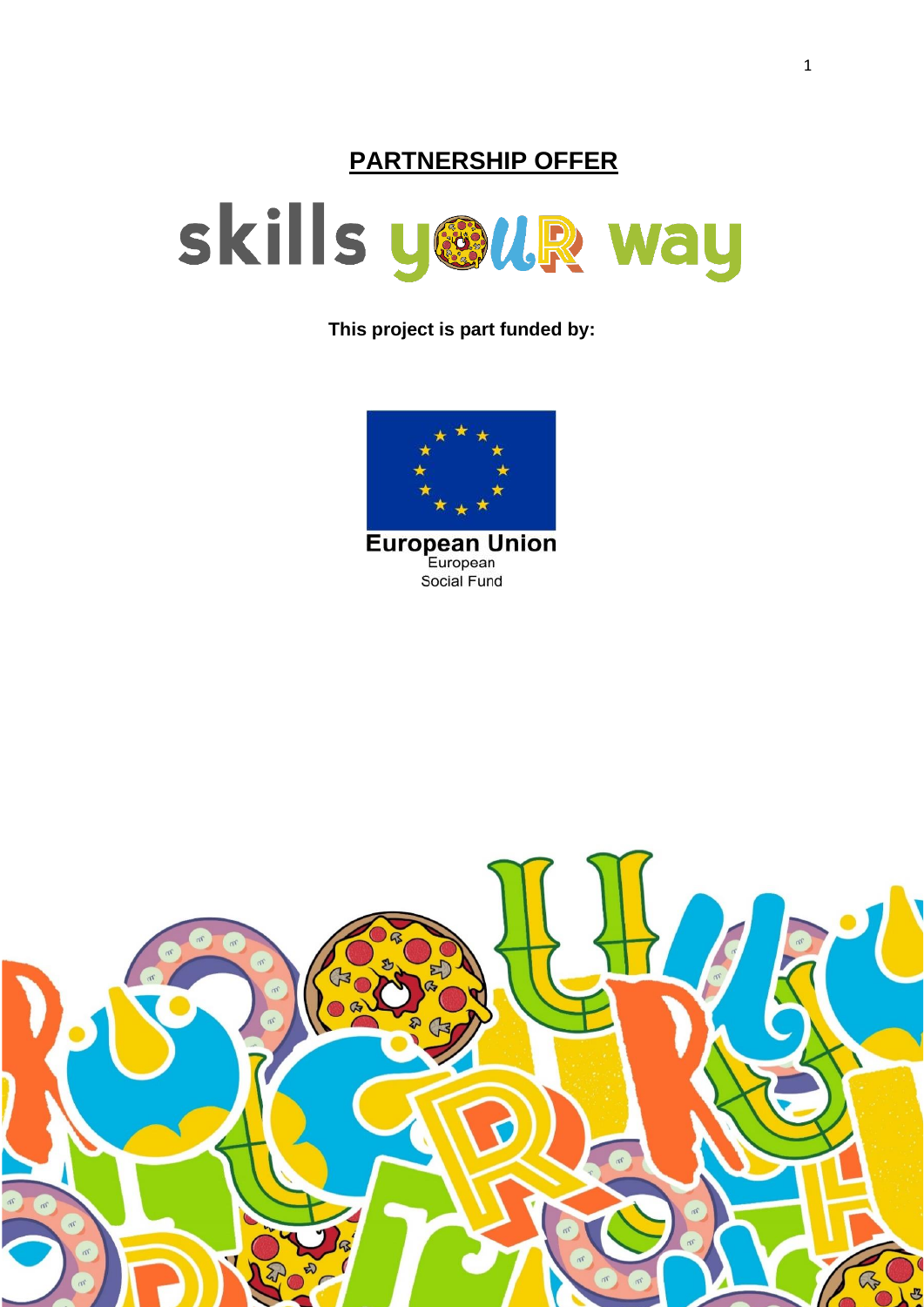





# **TABLE OF CONTENTS**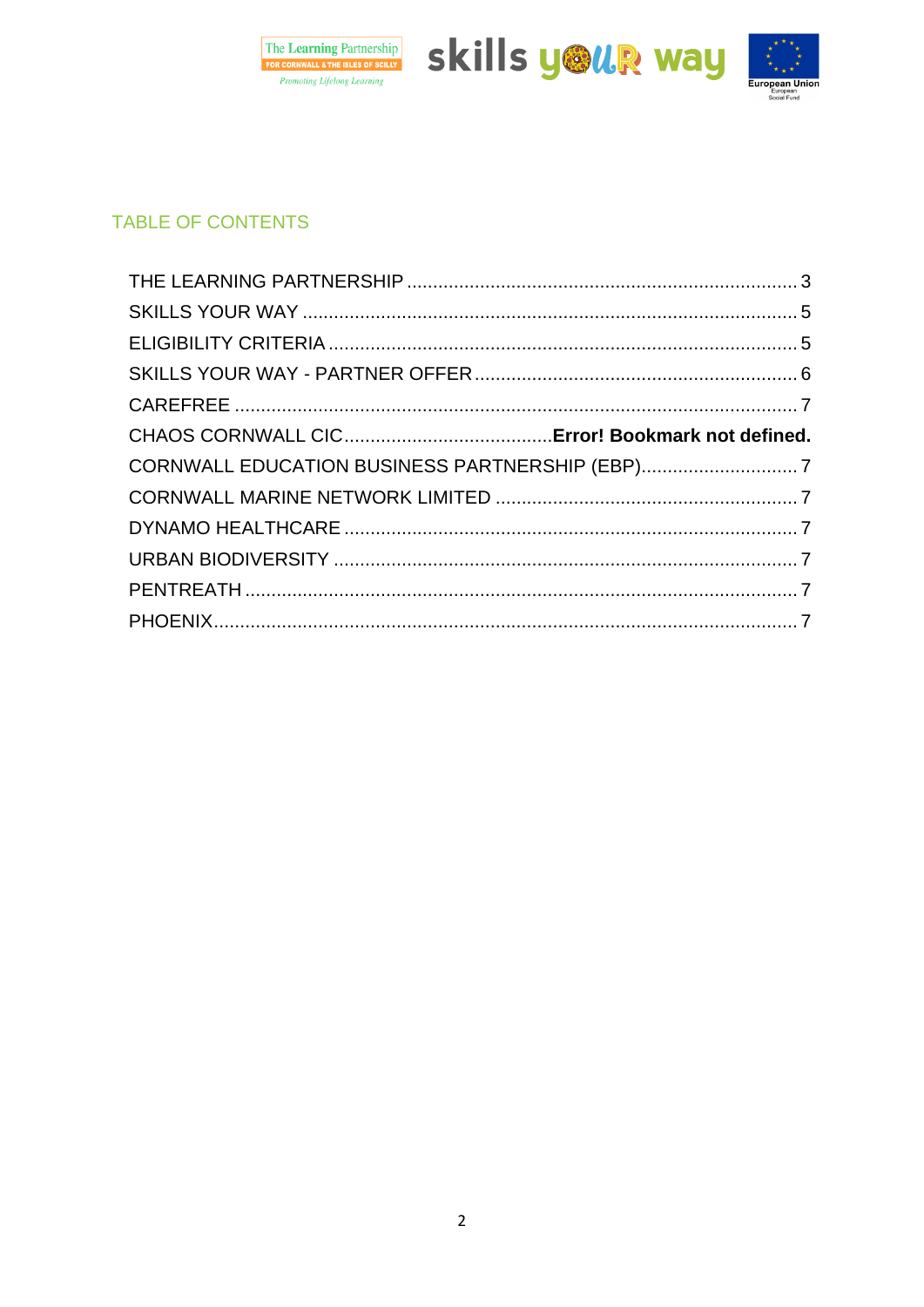The Learning Partnership FOR CORNWALL & THE ISLES OF SCILLY **Promoting Lifelong Learning** 

skills y®uR way



### <span id="page-2-0"></span>THE LEARNING PARTNERSHIP

Since 2001 we have successfully delivered services funded by the European Social Fund (ESF), The Education Skills Funding Agency (ESFA) and our Local Authority (Cornwall Council) to the value of £60M. Supporting over 60,000 individuals; helping them to improve confidence, skills and to gain employment. Our work can be considered across three main area: supporting people into work, to develop the workforce and with young people.

### Into work:

- **ATLANTIC & MOOR WORKING TOGETHER** is our Building Better Opportunities (ESF/National Lottery Community Fund) project focused on supporting people with multiple and complex needs to overcome the barriers they face in entering the labour market. This project works with the most marginalised individuals, distant from the labour market, and provides intensive tailored support to help them move into education, training and employment.
- **CORNWALL RECOVERY COLLEGE** (part of the ESF funded Future Peninsula 2 strand) has created a new pathway for people experiencing mental ill health to learn to recover from illness and live healthy, connected and positive lives, contributing to communities in a way that benefits both them and society. It will provide a holistic core framework for new and existing training and engages people furthest from the labour market with learning, employment and social inclusion.
- **LISKEARD TOGETHER** (part of the ESF funded Future Peninsula 2 strand) project tests whether, by supporting unemployed people to re-engage with their community, individual wellbeing is improved, people progress towards employment and the town itself benefits. Activities have helped them to develop their confidence and life skills through training and connections with the local community.
- **LIVING WELL TO WORK** (part of the ESF funded Future Pensinsula strand) featured 12 innovation pilots to test support for the over 50s, those with mental ill health, those on the autism spectrum, LDD and diabetes to join or return to the workforce.
- **SMART TENANTS** (part of the ESF funded Future Peninsula strand) tested two models of supporting social housing tenants to prepare for Universal Credit and joining or return to the workforce.
- **SUSTAINABLE LIVES** (part of the ESF funded Future Peninsula strand) aims to tackle social deprivation on a local level by creating a sustainably resilient, self-sufficient and integrated community through the development of a 'Green' Community Hub at Newquay Community Orchard.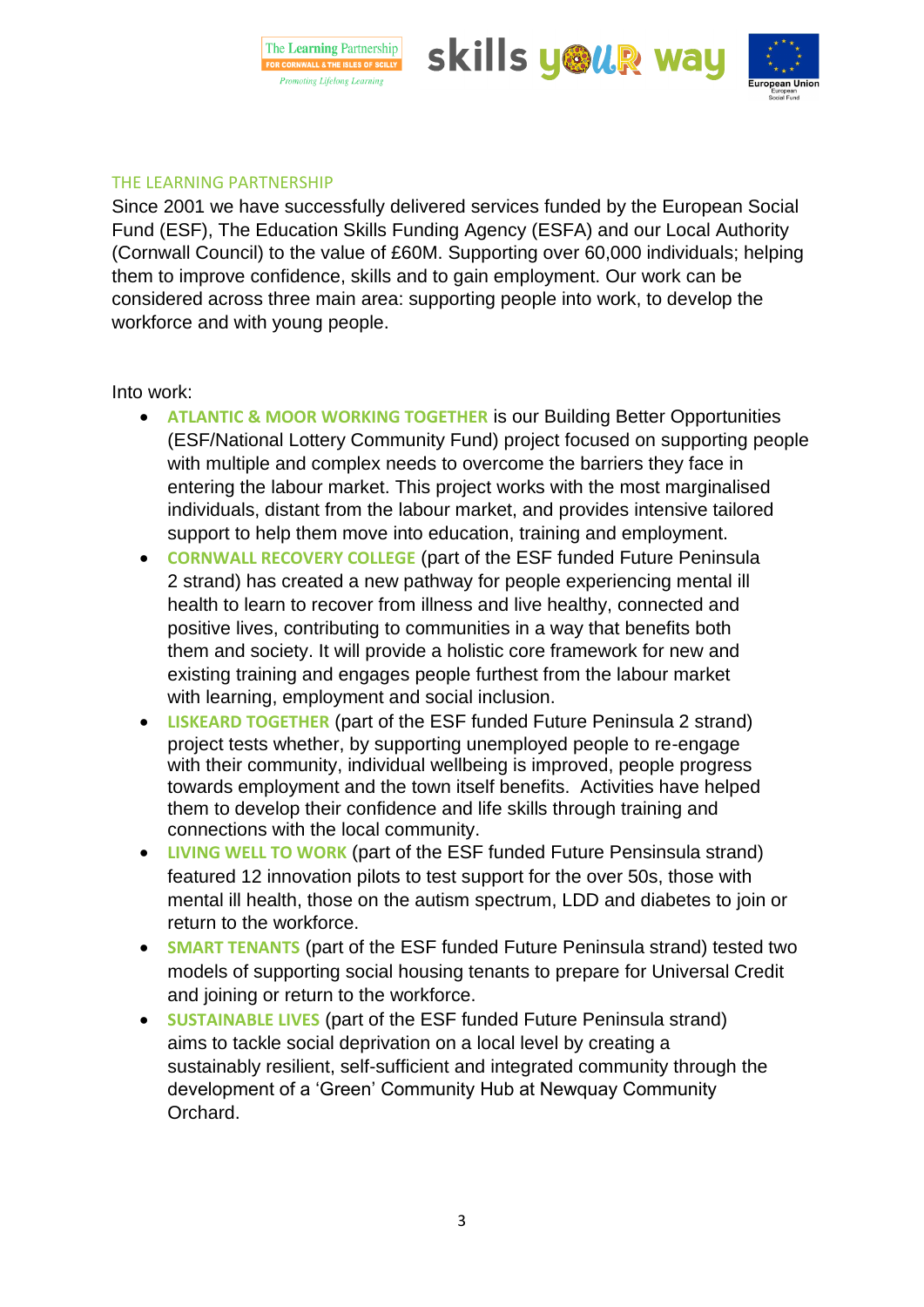





Workforce development:

- **FLOURISH** (part of the ESF Funded Skills for Growth programme) will support employed and self-employed individuals in work poverty to improve their skills and overcome other barriers to achieve and sustain employment with better pay and prospects.
- **TOGETHER FOR TOURISM FUTURES** (part of the ESF funded Skills for Growth programme) has worked with 60 SME's within the hospitality, leisure and tourism sector, delivering a step change in terms of their understanding, identification and engagement in the delivery of the skills needs of their workforce, so putting employers at the heart of the changes, challenges and opportunities taking place in the governments skills agenda.

# Young People:

• **HEADSTART KERNOW – COMMUNITY STRAND** This partnership programme is led by Cornwall Council and funded by the National Lottery Community Fund aims to develop resilience and mental wellbeing in young people. The Community Strand of the project, which is also delivered under the Your Way umbrella, focuses on preventing the onset of mental ill health, for young people aged 10-16 years. This contract supports young people, parents, carers, volunteers and community group through the provision of: Youth Facilitators to support mental health and emotional wellbeing; and, Community Facilitators who provide links to community, training and advice around mental health and emotional wellbeing. For more information click here:<https://your-way.org.uk/headstart/>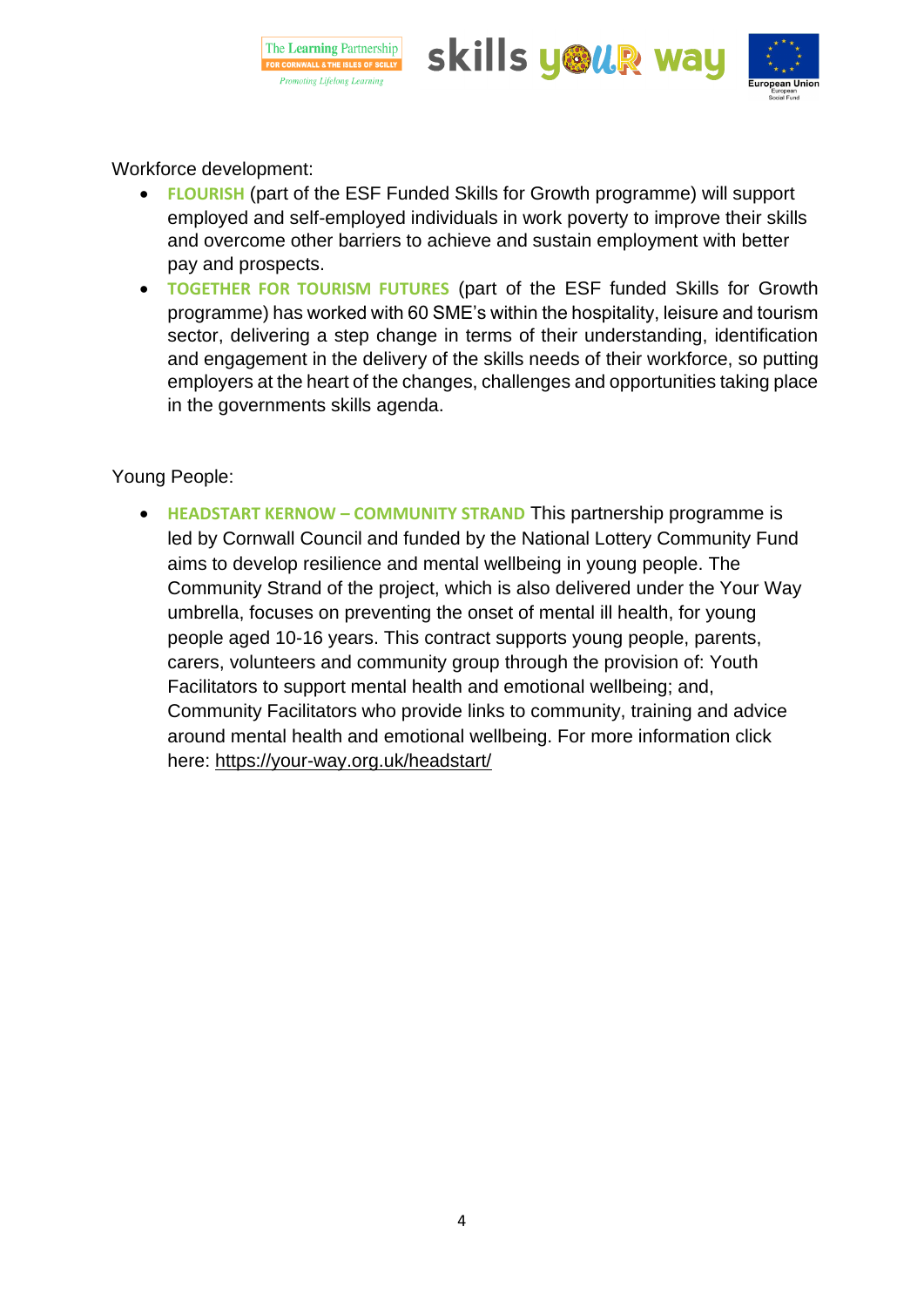





#### <span id="page-4-0"></span>SKILLS YOUR WAY

Skills Your Way will further enhance the offer to young people throughout Cornwall; by offering any young person who is disengaged (or is at risk of disengaging) from education, employment and training access to support appropriate to their individual needs.

This support may include the provision of Information, Advice and Guidance, skills assessments, or more practical support to tackle barriers to engagement. We will help young people access skills programmes, support, and coaching to move into and remain in sustainable education, employment or training or to re-engage in education and training.

Skills Your Way will offer targeted programmes of support that will equip young people with the best possible tools to develop their skills to be successful in their future careers as well as live healthy, independent lives.

This publication has been created to show the broad range of support available as part of the Skills Your Way project, alongside partner specialisms and contact details.

### <span id="page-4-1"></span>ELIGIBILITY CRITERIA

To access Skills Your Way project support you must be:

- Age  $15 24$  yr olds (under  $25$ )
- Unemployed Currently looking for work and may be receiving unemployment benefits of some kind OR Economically Inactive – Not currently looking for work (for a specific reason), but wish to gain employment
- Participants must have the right to live and work in the UK
- You must live in Cornwall or the Isles of Scilly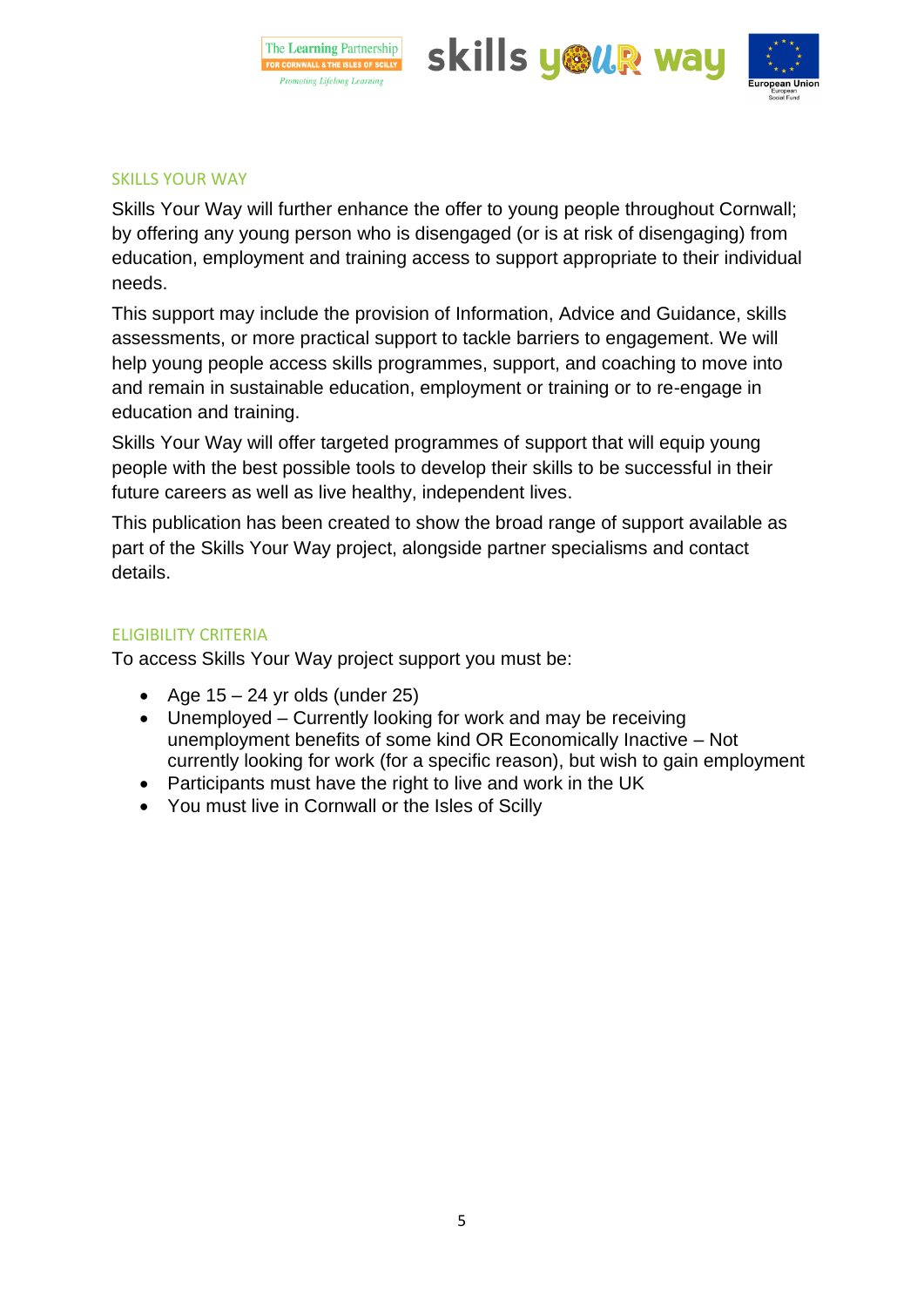

#### SKILLS YOUR WAY - PARTNER OFFER

<span id="page-5-0"></span>

| Offer:                                                                 | <b>Carefree</b>                                | <b>EBP</b>             | <b>CMN</b>                | <b>Dynamo</b>          | <b>Urban Biodiversity</b>                                                                                                              | <b>Pentreath</b>                                                            | <b>Phoenix</b> |
|------------------------------------------------------------------------|------------------------------------------------|------------------------|---------------------------|------------------------|----------------------------------------------------------------------------------------------------------------------------------------|-----------------------------------------------------------------------------|----------------|
| <b>Information, Advice and Guidance</b><br>(careers, education)        | Yes                                            |                        | <b>Yes</b>                | Yes                    | <b>Yes</b>                                                                                                                             | <b>Yes</b>                                                                  |                |
| <b>Information, Advice and Support</b><br>(personal circumstances)     | Yes                                            |                        |                           | Yes                    | Yes                                                                                                                                    | Yes                                                                         |                |
| Soft skills, e.g. self-confidence, self-<br>esteem etc.                | Yes                                            | <b>Yes</b>             | Yes                       | Yes                    | <b>Yes</b>                                                                                                                             | <b>Yes</b>                                                                  | <b>Yes</b>     |
| <b>Vocational skills</b>                                               | Yes                                            | Yes                    | Yes                       | Yes                    | Yes                                                                                                                                    | Yes                                                                         | Yes            |
| <b>Employability skills</b>                                            | Yes                                            | <b>Yes</b>             | Yes                       | Yes                    | Yes                                                                                                                                    | Yes                                                                         | Yes            |
| Basic skills (literacy, numeracy and<br>IT) in partnership with others | Yes                                            |                        | Yes                       | Yes                    |                                                                                                                                        | Yes, on an<br>individual basis<br>by referring to<br><b>Adult Education</b> |                |
| <b>Specialist support</b>                                              | Care<br><b>leavers</b><br>and those<br>in care | <b>Yes</b>             | <b>Marine</b><br>industry | <b>Healthcare</b>      | Land based,<br>hospitality, agri-food                                                                                                  | Mental health                                                               |                |
| <b>Volunteering</b>                                                    | Yes                                            |                        | Yes                       | Yes                    | Yes                                                                                                                                    | Yes on a<br>individual basis                                                | Yes            |
| <b>Work experience</b>                                                 | Yes                                            | <b>Yes</b>             | <b>Yes</b>                | <b>Yes</b>             | <b>Yes</b>                                                                                                                             | <b>Yes</b>                                                                  | <b>Yes</b>     |
| Other (please specify)                                                 |                                                | Preparing<br>employers | Preparing<br>employers    | Preparing<br>employers | Healthy living, food<br>production and<br>preparation, practical<br>skills, environmental<br>awareness/skills,<br>health and wellbeing | Health and<br>Wellbeing                                                     |                |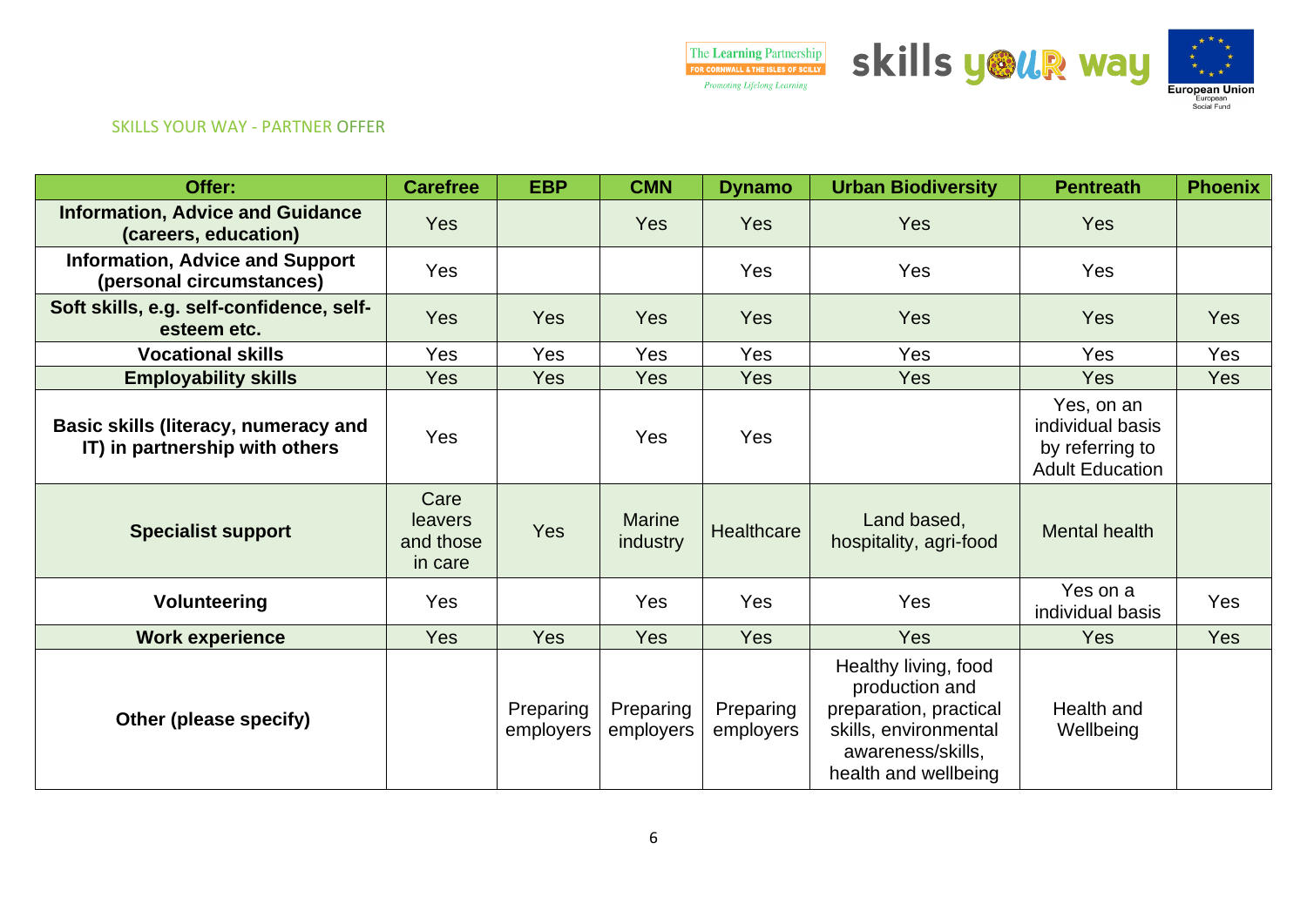





# **CAREFREE**

Carefree works with young people aged 11-25, who are in and leaving care. Their aim is to give young people in and leaving care the chance to do things for themselves and others. Carefree provides end to end support for young people in and leaving care; in their mainstream work they co-produce, with young people, activities designed to build skills, confidence and resilience through recreational youth groups.

Carefree uses care experienced mentors (volunteer and professional) to engage with young people and combine 1:1 support with group activity to increase social skills. They will provide young people in-care and leaving care, who are NEET, with:

- Key working
- Group work
- **Accreditation**
- Careers advice and guidance
- Job search and work experience
- Wrap around support
- Social and emotional support
- Links to social workers and PA's
- Relationally competency and being better able to manage things like work, colleagues and managers.

**Age range:** 11-25

**Specialism:** Working with young people in care and leaving care

**Website:** [www.carefreecornwall.org.uk](http://www.carefreecornwall.org.uk/)

**Phone number**: 01209 204333

**Email:** info@carefreecornwall.org.uk

**Social media:** @CarefreeV4US

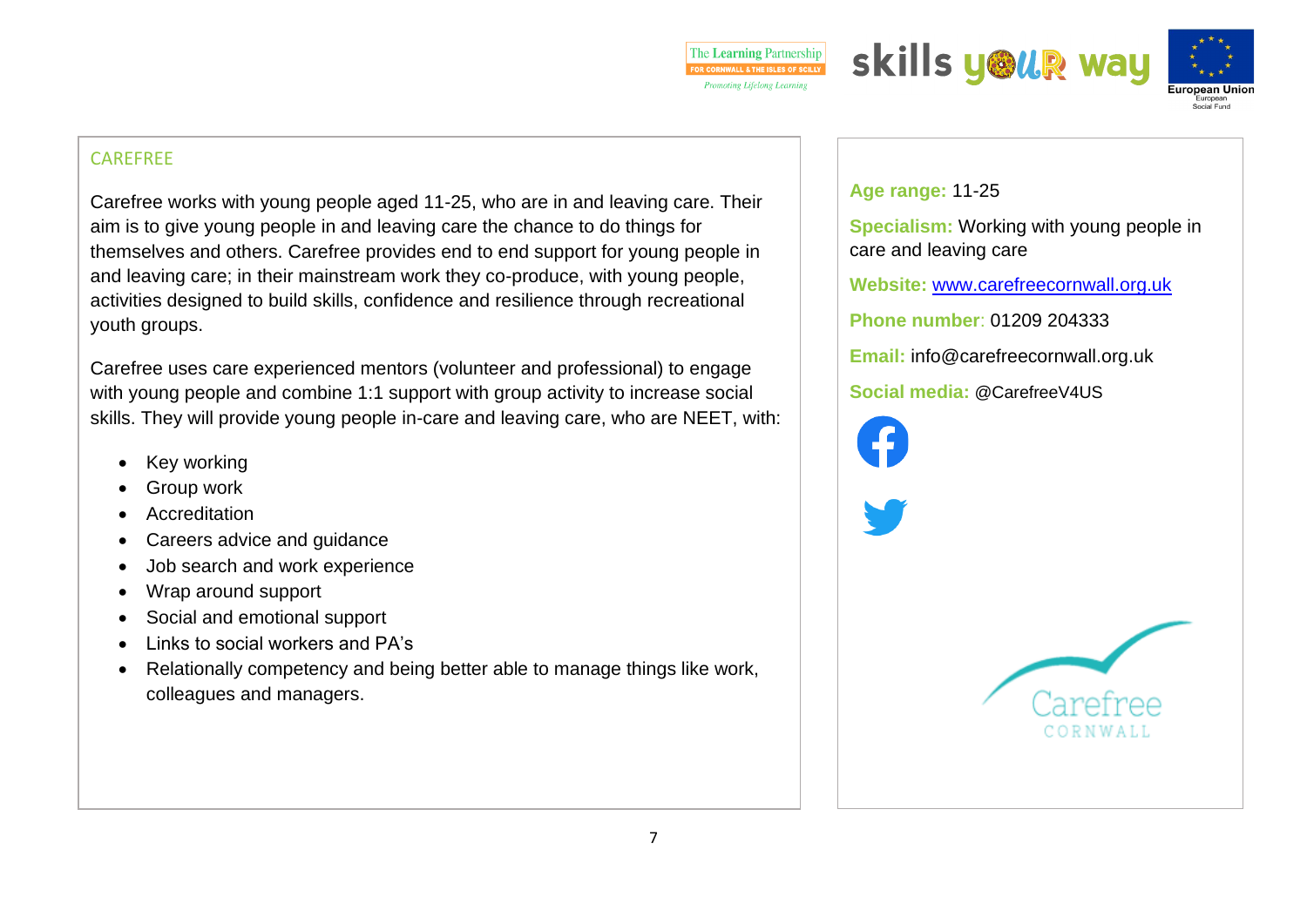





#### CORNWALL EDUCATION BUSINESS PARTNERSHIP (EBP)

Cornwall Education Business Partnership (EBP) works with employers, schools and colleges to help young people prepare for the world of work.

They aim to develop knowledge, character attributes, employability and skills through a range of careers related learning programmes and work experience options which have an emphasis on increasing social mobility and challenging stereotypes.

The EBP team has a diverse range of backgrounds and skills with SEND and LDD specialisms, working and teaching young people with SEND and working with disadvantaged young people both in Cornwall and in other parts of the UK.

EBP will support young people who would like to be earning or learning but who may need support to achieve that through:

- Engagement with programme support and related opportunities
- Working towards basic skills
- Providing pre-work support for young people
- Using sports to create a sense of community around a common activity
- Accessing the natural environment to encourage activity outside of the home and improve mood
- Help young people identify training and employment opportunities
- Establish 'taster' work placements with defined action plans
- Evaluate ongoing support and the 'next steps' for each young person.

**Age range:** 15-24

**Specialism:** Work related learning

# **Website:**

https://www.cornwall.gov.uk/education-andlearning/education-business-partnership-ebp/

**Phone number:** 01209 615070

**Email:** ebp@cornwall.gov.uk



**Cornwall Education Business Partnership**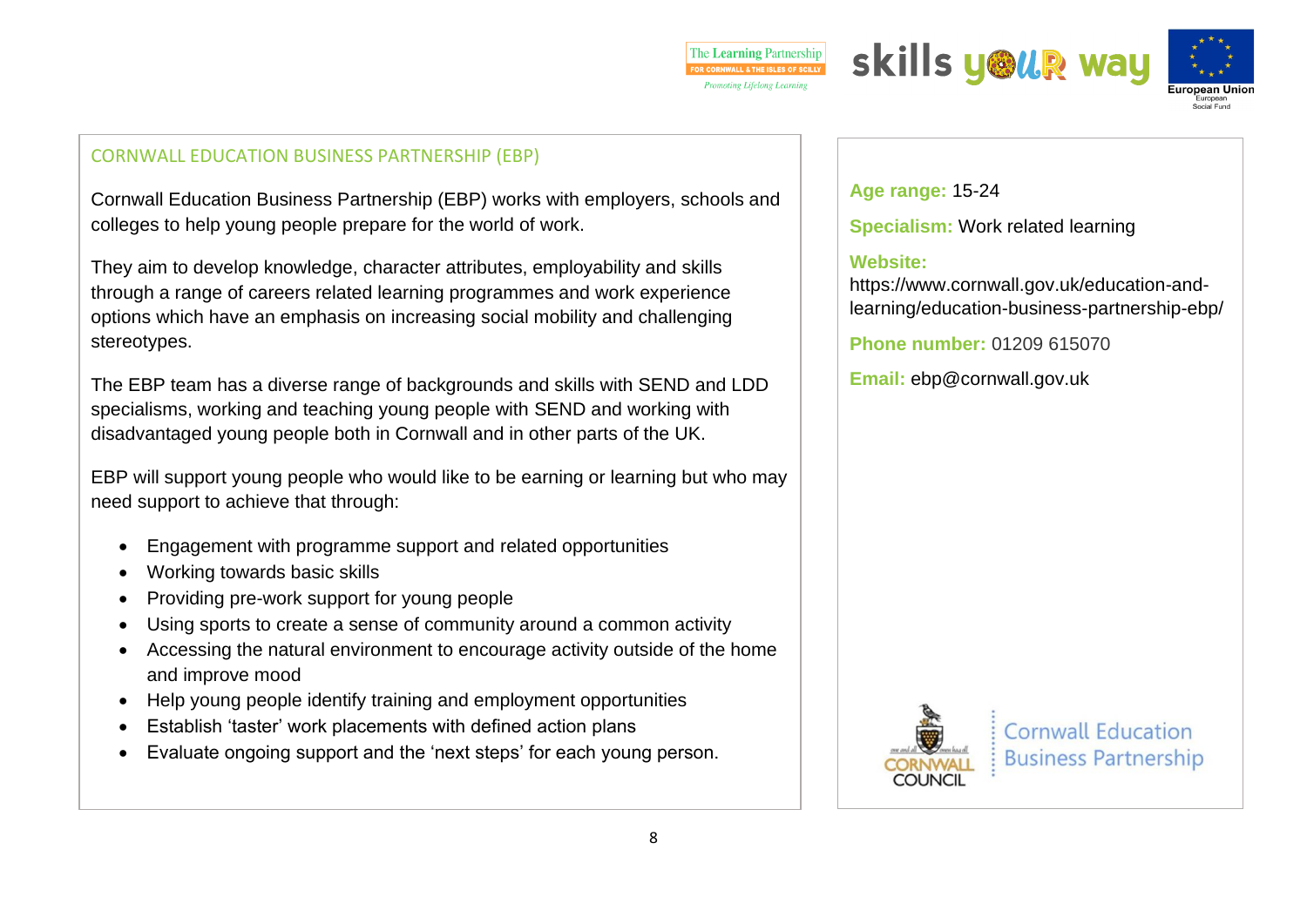





## CORNWALL MARINE ACADEMY

Cornwall Marine Academy (CMA) deliver employment support services to a range of specialised target audiences; they understand the very different issues that disadvantaged and disengaged people face.

Through mentoring, work experience and educational opportunities, CMA will provide young poeople with:

- One-to-one intensive mentoring
- Bespoke support packages inc. coaching into self-employment opportunities
- Careers advice and careers information workshops
- Coaching on work skills: interview techniques: explaining employer needs: and running local work clubs
- Employability skills
- Life skills support, including financial awareness training
- Access to alternative curricula and embedded learning opportunities to gain basic skills
- Sector vocational qualifications
- Real work experiences and work trials at local employer premises
- Pre-apprenticeship training
- Access onto traineeships where appropriate
- Intensive work-based training support
- Support with travel and childcare
- Support with the young person 'journey into work' and 'journey when in work'.

**Age range:** Any **Specialism:** Marine Sector **Website:** https://cornwallmarine.net/ **Phone number**: 01326 211382 **Email:** [academy@cornwallmarine.net](mailto:academy@cornwallmarine.net) **Social media: N**ouTuhe marine **ACADEMY**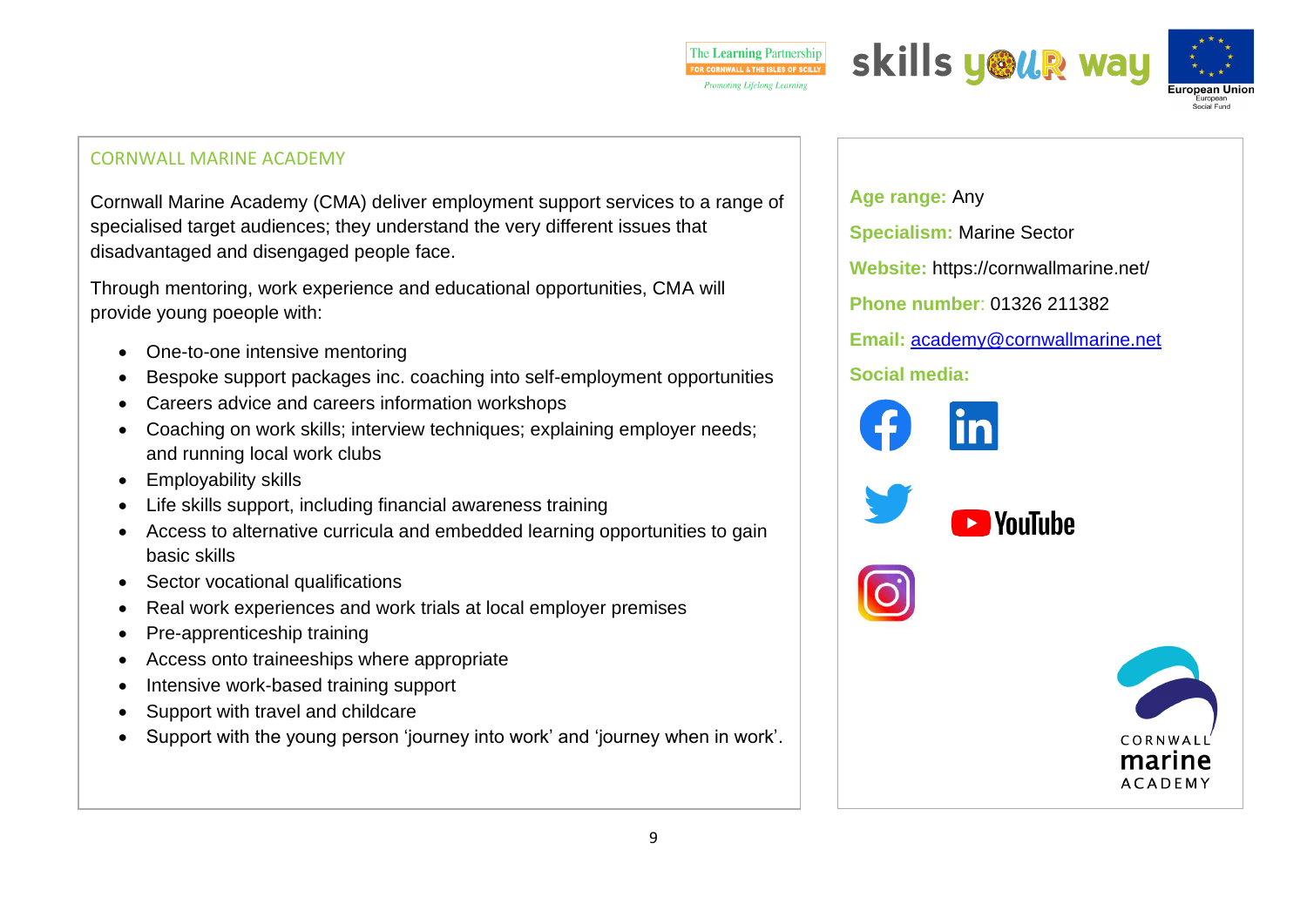





## DYNAMO HEALTHCARE

Dynamo Healthcare have specialist skills and expertise supporting individuals with a range of physical and mental health needs, learning and SEN needs. Using a robust network of services, they are able to support young people with complex needs and provide employability and life skills to develop careers and gain meaningful work experience/apprenticeships.

Through a programme of employability and work skills training Dynamo Healthcare will deliver:

- One to one wellbeing and career planning
- Employability skills Skills and value assessments, CV building, interview prep and simulation, applying for jobs, support for accessing work
- Basic skills English and maths
- Manual handling
- First aid
- Workplace health and safety
- Careers and wellbeing plans
- Access to supportive apps and technologies

The team at Dynamo Healthcare will also provide one to one support following on from the course to access employment, traineeship, apprenticeship, further education or self-employment opportunities. Those with a focus on healthcare jobs will also be supported to access pre-employment to healthcare/apprenticeship programmes.

**Age range:** Any **Specialism:** Healthcare **Website:**  www.dynamohealthcaretraining.co.uk/

**Phone number**: 01736 753933

# **Email**:

office@dynamohealthcaretraining.co.uk

# **Social media:**



[@](https://www.facebook.com/DynamoHealthcareAcademy/)DynamoHealthcareAcademy



@dynamohealthcareacademy

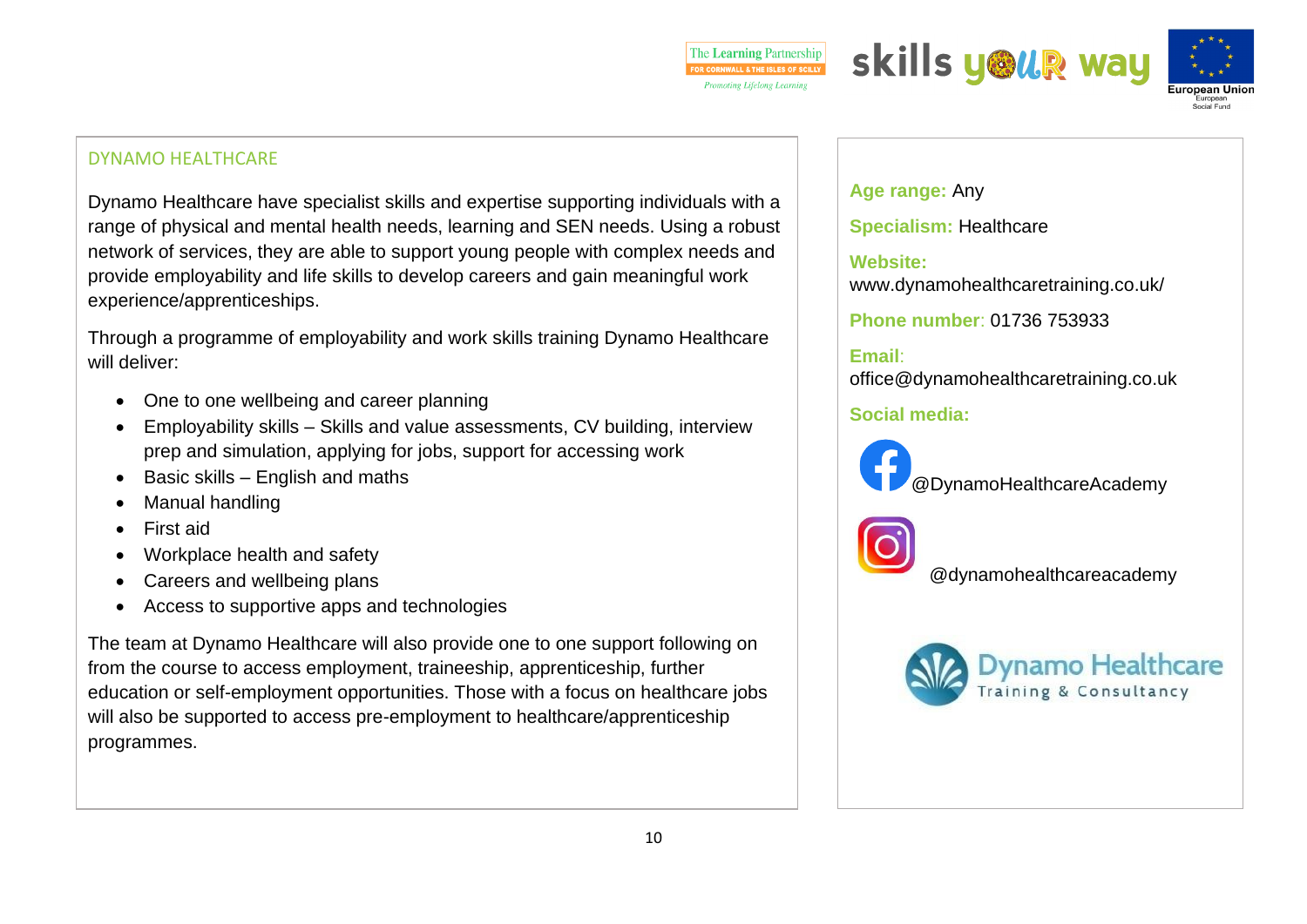





# $\blacksquare$  **PHOENIXERSITY Age range:**  $\blacksquare$

Newquay Orchard is a unique setting where people can access support to help them into sustained education, training and employment. Through Skills Your Way, young people can take part in outdoor group activities to grow food, learn woodworking skills, tend the orchard and forest garden and create new landscapes.

Working in a community setting will help you build connections, friendships and a sense of belonging. Working outdoors, connected to nature, will help you develop your emotional wellbeing and physical and mental health.

Our Change Coach will support you to identify aims and objectives for your future. This may be focused on gaining the confidence and building some structure in your day before entering education or training. Or you may need help to get some work experience or develop work skills to help you into a job. Our Change Coach will help you by working with our network of education and training providers and local employers to help you take your next steps into a sustainable future. We provide young people the change to explore opportunities across a number of sectors:

- Sustainable horticulture and landscaping
- Sustainable food production
- Environment and conversation
- Circular economy
- Health and wellbeing
- Environmental arts and culture

We welcome everyone, of all abilities including those with SEND or SEMHB needs. Whatever challenges you face or opportunities you want to explore Newquay Orchard is a place that will help you find your way.

**Specialism: Age range:** 15 - 24 **Specialism: Community green hub** Website: https://newquayorchard.co.uk **Social media: Phone number**: 01637 877182 **Email:** info@newquayorchard.co.uk **Social media:**

RBAN BIODIVERSITY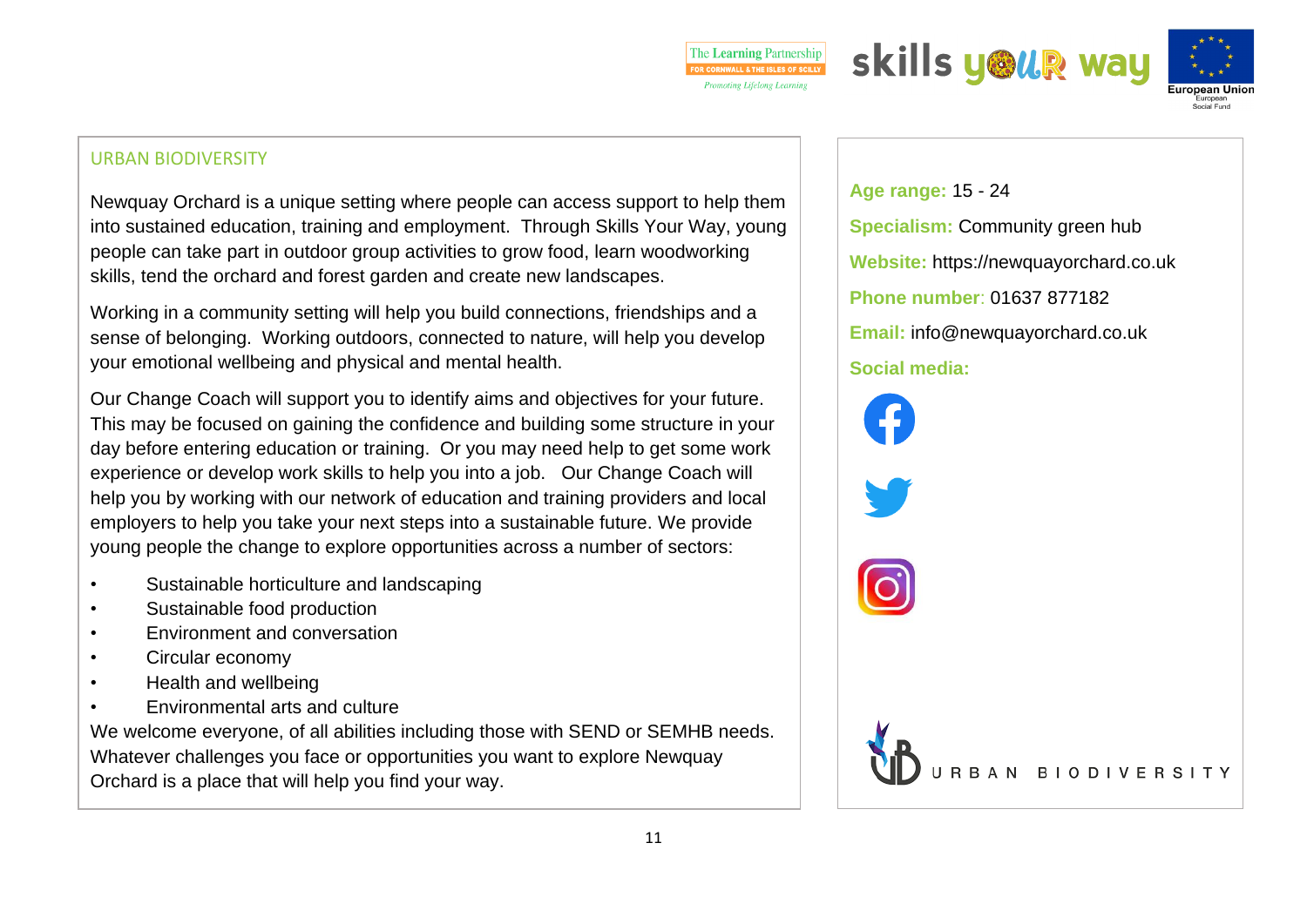





### PENTREATH

Pentreath work one to one with young people to support their mental health and emotional health issues, to identify & promote aspiration and then provide practical support to help engage young people within meaningful activity. The team at Pentreath work with clients in a person-centred way and have years of experience working with young people with multiple complex needs. Pentreath will support young people experiencing NEET to:

- Receive a tailored programme of support, guided by a Wellbeing Skills Advisor (WSA).
- Develop life skills alongside the WSA who will create a support plan alongside the young person. The WSA will continue to support through guidance and signposting and referrals.
- Engage in short courses at the Recovery College to learn about their own health condition and gain tools to overcome and maintain their wellbeing.
- The WSA will have an insight into the young person's progress and will work with them on a 1-2-1 basis to improve their well-being and emotional resilience.
- Young people will be supported to reach their goal of college, employment and/or apprenticeships. The WSA will provide a holistic service for the young person, tackling each area of development at the young person's pace. They will visit colleges, employers and training providers. They will support the young person to access work placements, internships, traineeships, employment, and college. The WSA accompany the young person to college interviews, open days and initial work experience days, to help the young person achieve their goals.